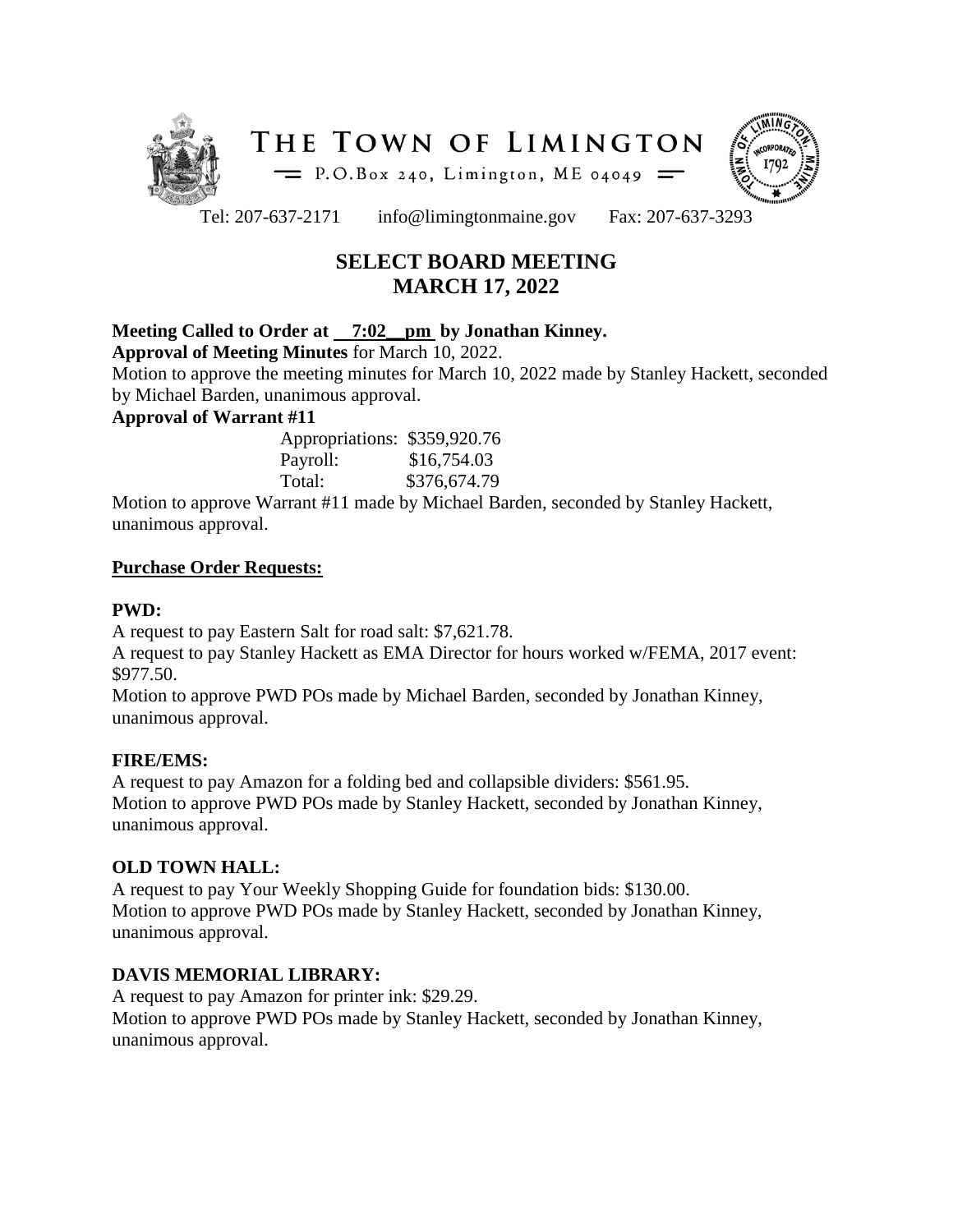#### **Legal Services:**

A request to pay DrummondWoodsum for misc. legal services: \$385.00. Motion to approve PWD POs made by Stanley Hackett, seconded by Jonathan Kinney, unanimous approval.

#### **Old & New Business:**

Please remember, if you are using the dumpster at the Transfer Station, it is \$2.00 per bag to dump into the dumpster. This is to offset the monthly cost of having the dumpster and permitting fees to have the dumpster at the Transfer Station. The dumpster costs the Town approximately \$290/month rental plus \$890/year for the permit.

Met with the new curbside collection company Mellen & Son and discussed the curbside pickup. All trash must be bagged. Loose trash will cannot be collected. Trash in barrels must be bagged, and barrels should stay 45 gal or less, preferably with lids that are not attached. Larger barrels are too heavy to lift when filled.

Beginning in July new collection dates will be Mondays and Wednesdays.

Wednesday July  $6<sup>th</sup>$  the entire town will be collected in one day, due to the holiday that week. Beginning the week of July  $11<sup>th</sup>$ , if your current pick up day was a Tuesday, you will now be collected on Monday. If your collection date was a Thursday, your new collection day will be Wednesday.

Again, this begins in JULY. We will be placing an add in the shopping guide as a reminder in June of the changes.

#### **Weekly Update on Select Board activities:**

Discussed overnight living quarter possibilities with Fire/EMS. Jonathan Kinney reached out to MSAD#6 to see if they have any portables, they do not at this time, Fire Chief has reached out to York County EMA to see what they may have available.

Jonathan Kinney made a motion to appoint the following to the Comprehensive Plan Committee for 1 year, April 1, 2022 to March 31, 2022: Ed Auden, Joyce Foley, and Dennis Doughty. Motion was seconded by Michael Bardon, unanimous approval.

The purpose of the Comprehensive Plan Committee is to update or rewrite, and evaluate the comprehensive plan to update the growth ordinance.

Please come and be sworn in before March 28, 2022.

OTH Committee came to go over the steps they have taken to write the grants, and were they are working on the submissions, working on how to gather more donations. The committee has been working hard on gathering information for the submissions. They are also looking for more ways to get donations.

Stanley and Jonathan visited a resident on Tucker Rd having some issues.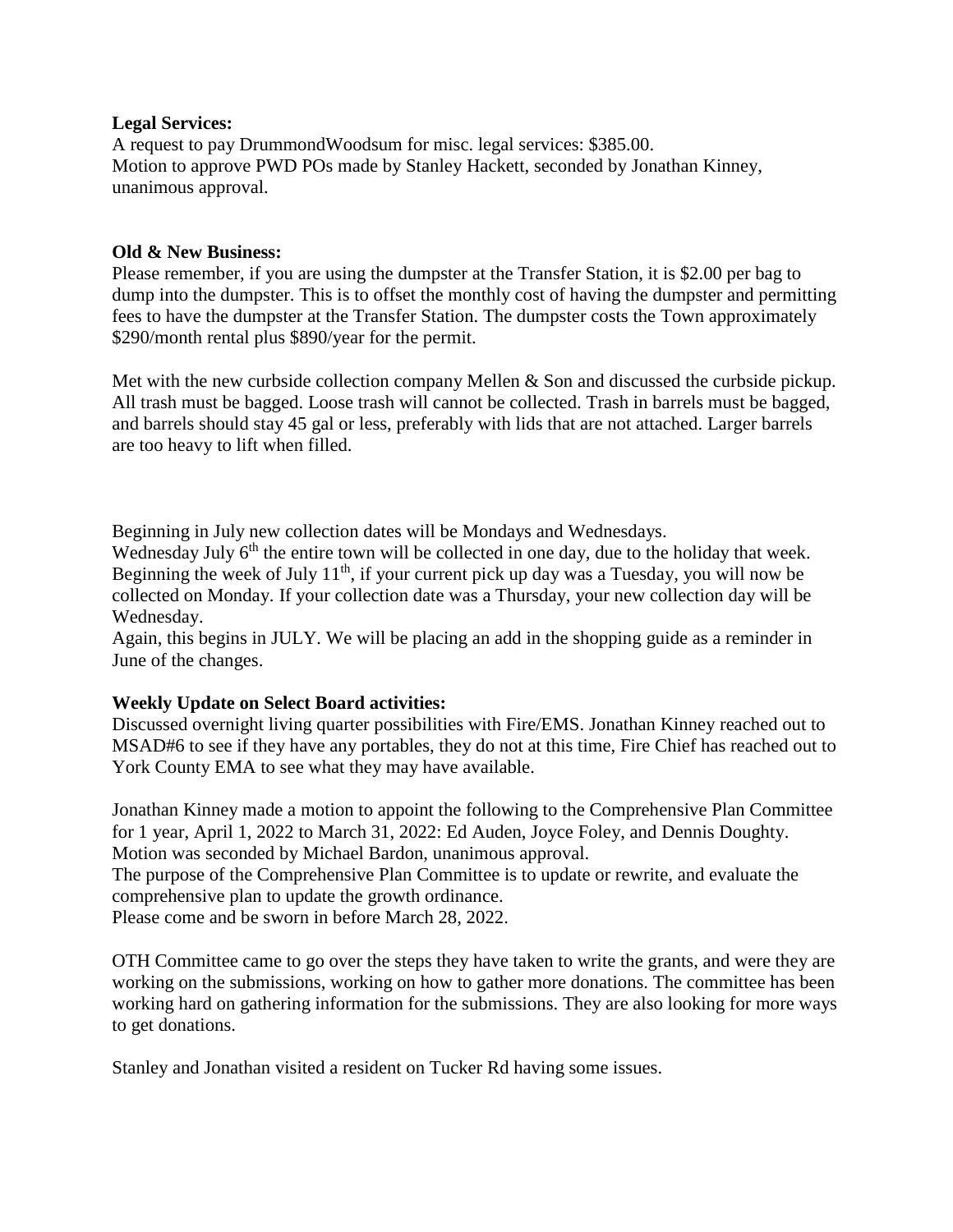The Select Board is also working with PWD about Tucker Rd being paved. The road currently needs to be brought up above grade, and there is a right of way issue that Stanley is working with the State on. PWD is working hard to keep the road graded.

High speed internet discussions with resident about Spectrum. The franchise is due to be renegotiated with Charter Comm tin 20223, and part of the negotiations will be to get broadband brought to the entire town.

Our new Select Board member Michael Barden is working on the Limington parks and Recreation description for the director position.

## **Informational Bulletin:**

## **Please be aware that Limington Roads are POSTED until after frost.**

Every home in the U.S.A. is eligible to order 4 free at home Covid-19 tests. They can be ordered at COVIDtests.gov

**Transfer Station hours** are Saturday and Sunday from 9 a.m. to 4 p.m. and Wednesday 12-4 p.m. Recyclable materials go in the compactor at the Transfer Station. Transfer Station stickers are available at the Town Office. **A Transfer Station sticker must be attached to your vehicle windshield for the disposal of ALL items.**

**General Assistance Office** is open on Tuesdays from 3-5 p.m. Applications are available anytime from the Town Clerks office during their normal business hours. Applications must be filled out and accompanied with supporting documentation and must be signed.

**Planning Board** meets at the Municipal Complex on site the first and third Monday evenings at 7pm.

**The Financial Advisory Committee is currently inactive.** 

**Recreation Oversight Committee** holds their meetings the second Thursday of the month after the Select Board Meeting, and the name has been changed to Limington Parks and Recreation.

**The Old Town Hall Committee** meets the first Tuesday of the month at 7 pm.

# **We are looking for volunteers for the 1-2 Volunteers for the 2022 Parade Committee and 2- 3 people for the FAC.**

#### **Meeting open to the public:**

Howard Allen: asking about the Recreation Director Application he sent to the Select Board and where that stands.

Jonathan Kinney explained that the board is working on the description.

Howard asked if anything was ready for the LP&R meeting tonight, Jonathan Kinney responded that they can work with the draft, the Select Board is just tweaking the description.